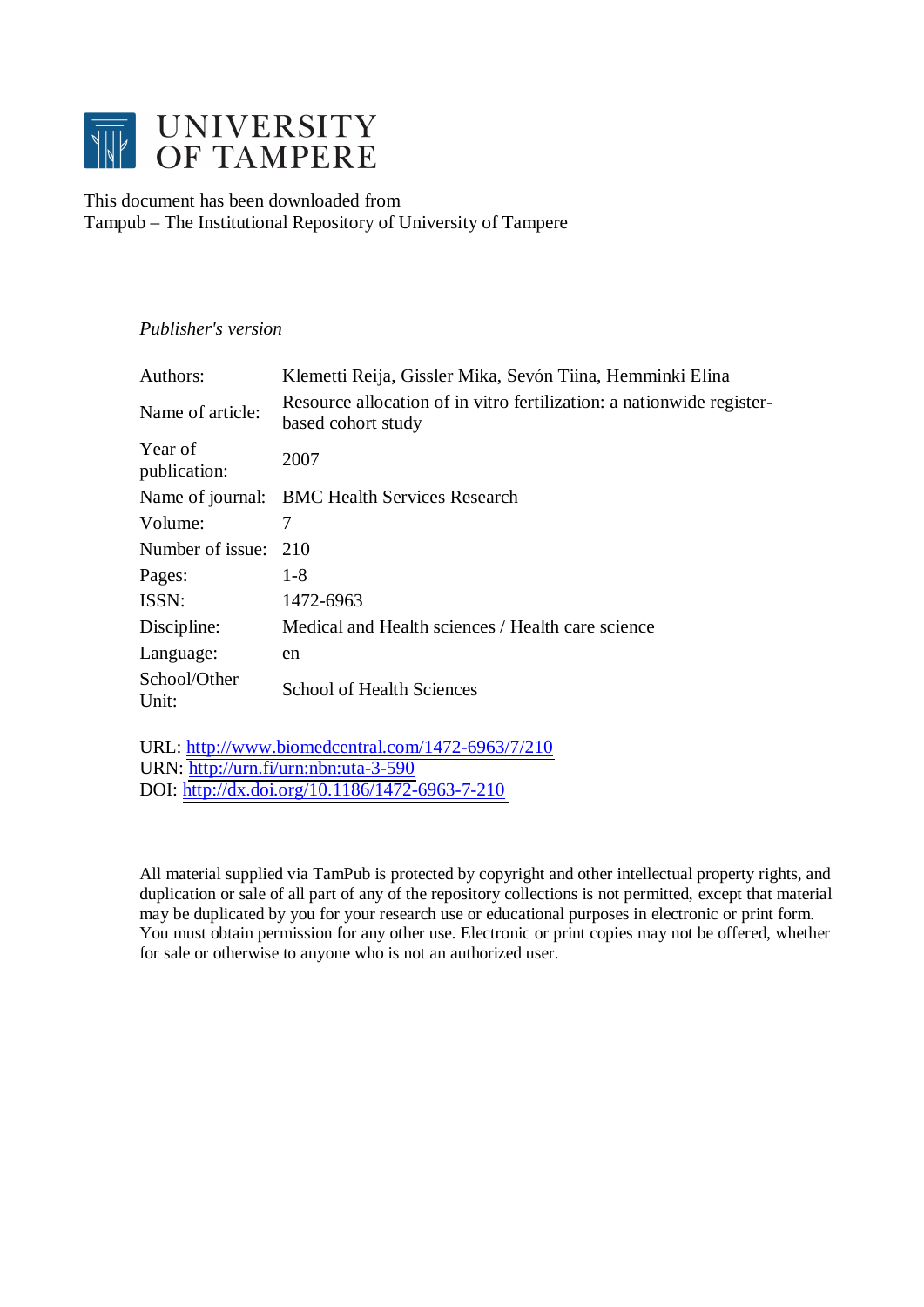# **Resource allocation of in vitro fertilization: a nationwide register-based cohort study**

Reija Klemetti\*1, Mika Gissler†2, Tiina Sevón†1,2 and Elina Hemminki†1,3

Address: 1STAKES, National Research and Development Centre for Welfare and Health, Health Services Research, Helsinki, Finland, 2STAKES, National Research and Development Centre for Welfare and Health, STAKES Information, Helsinki, Finland and 3University of Tampere, Finland

Email: Reija Klemetti\* - reija.klemetti@stakes.fi; Mika Gissler - mika.gissler@stakes.fi; Tiina Sevón - tiina.sevon@stakes.fi; Elina Hemminki - elina.hemminki@stakes.fi

\* Corresponding author †Equal contributors

Published: 21 December 2007

*BMC Health Services Research* 2007, **7**:210 doi:10.1186/1472-6963-7-210

[This article is available from: http://www.biomedcentral.com/1472-6963/7/210](http://www.biomedcentral.com/1472-6963/7/210)

© 2007 Klemetti et al; licensee BioMed Central Ltd.

This is an Open Access article distributed under the terms of the Creative Commons Attribution License [\(http://creativecommons.org/licenses/by/2.0\)](http://creativecommons.org/licenses/by/2.0), which permits unrestricted use, distribution, and reproduction in any medium, provided the original work is properly cited.

#### **Abstract**

**Background:** Infertility is common and in vitro fertilization (IVF) is a widely used treatment. In IVF the need increases and the effectiveness and appropriateness decrease by age. The purpose of this study was to describe allocation of resources for IVF by women's age, socioeconomic position, area of residence and treatment sector (public vs. private) and to discuss how fairly the IVF resources are allocated in Finland.

**Methods:** Women who received IVF between 1996 and 1998 (N = 9175) were identified from the reimbursement records of the Social Insurance Institution (SII). Information on IVF women's background characteristics came from the Central Population Register and the SII, on treatment costs from IVF clinics and the SII, and on births from the Medical Birth Register. The main outcome measures were success of IVF by number of cycles and treated women, expenditures per IVF cycles, per women, per live-birth, and per treatment sector, and private and public expenditures. Expenditures were estimated from health care visits and costs.

**Results:** During a mean period of 1.5 years, older women (women aged 40 or older) received 1.4 times more IVF treatment cycles than younger women (women aged below 30). The success rate decreased by age: from 22 live births per 100 cycles among younger women to 6 per 100 among older women. The mean cost of a live birth increased by age: compared to younger women, costs per born live birth of older women were 3-fold. Calculated by population, public expenditure was allocated most to young women and women from the highest socioeconomic position. Regional differences were not remarkable.

**Conclusion:** Children of older infertile women involve more expense due to the lower success rates of IVF. Socioeconomic differences suggest unfair resource allocation in Finland.

#### **Background**

Equity in health care assumes equal access to care based on need regardless of the patients' background characteristics. In impaired fertility, a dilemma arises from the increase with age of the need for health care, while its health impact decreases. Women's ability to spontaneously become pregnant and have a live birth decreases with age, leading to a greater need for infertility treatment such as in vitro fertilization (IVF, including intracytoplasmic sperm injections (ICSI) and frozen embryo transfers),



Received: 8 August 2007 Accepted: 21 December 2007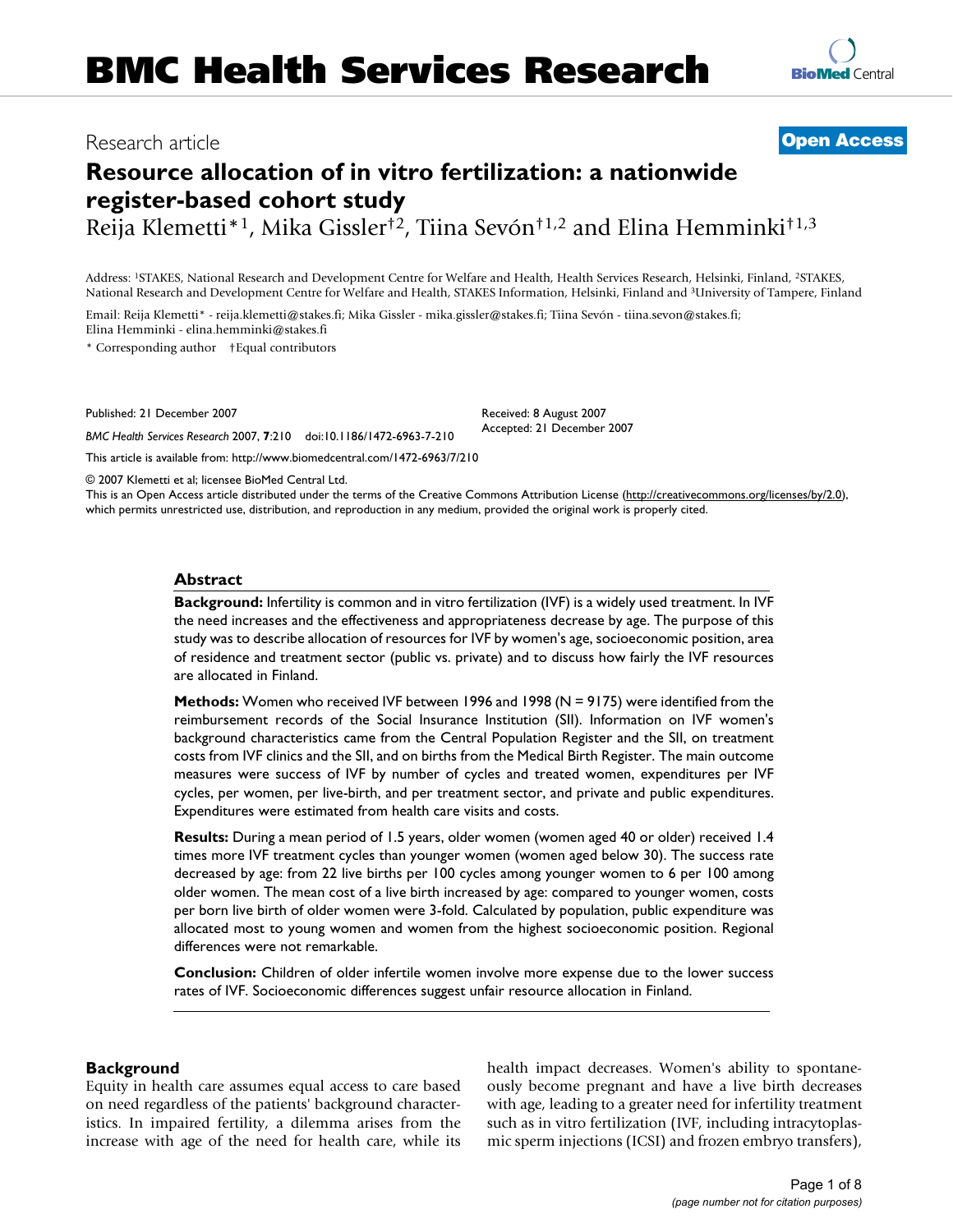although the success in IVF also decreases by age [1]. Furthermore, the health risks for the woman and baby increase by age. Decreased fertility is common; about 10– 15% of couples are estimated to experience it at some point in their lives [2]. In Finland, besides age, no other significant socioeconomic or regional differences in infertility rates have been found [3].

IVF is costly and in countries where IVF is offered only in the private sector its availability depends on a couple's ability to pay [4,5]. In France, where IVF costs are fully covered by public resources, the use of IVF did not differ according to women's socioeconomic position [6]. In countries where IVF services are offered both in the public and in the private sector, wealthy couples can shorten their waiting times by using services in both sectors [7]. In Finland, the private sector is an important provider of IVF: over 60% of all IVF treatments are provided by private clinics [8]. However, the use of private services is partly covered by national health insurance: 60% of doctors' fees and a part of the cost of the examinations are reimbursed according to a fixed scale of charges. The part of the fee that exceeds the fixed charge is not reimbursable. In the public sector, patients pay a small user charge for their clinic visits. In both sectors about 50% of the drug costs are reimbursed by the Social Insurance Institution.

A key question in regard to fairness or equity in infertility treatment is how scarce health care resources can be distributed equitably with the maximum benefit to public health [9]. How can health care resources be allocated fairly? Should women with "greater need" but less chance of success be favoured or should women with "more benefit" (younger and better chance of success) be favoured? Health care costs for IVF treatment by women's age have been described previously [10] but empirical data that would quantify this question have not been given, nor has the distribution of private and public expenditure been estimated. The purpose of this study is to describe the allocation of IVF resources by women's age, socioeconomic position, area of residence, and treatment sector (public vs. private), as well as to discuss whether the IVF resources are allocated fairly in Finland.

### **Methods**

The cohort of women having received IVF between 1996 and 1998 in Finland ( $N = 9175$ ) has already been described [11], as well as their background characteristics [7]. In brief, using a pre-designed algorithm (presented in detail earlier, [11]), women were identified from the reimbursement files of the Social Insurance Institution (SII), which covers the whole Finnish population. According to the algorithm all women born between 1940 and 1981 having received reimbursements for any of the drugs in the following groups during the 1996–1998 period were

picked from the Drug Register: clomifen, gonadotrophin, GnRH-agonist, and a progesterone drug Lugesteron. For the women having bought drugs in the above-mentioned groups, drugs from the following groups were additionally included: human chorionic gonadotrophin, eastradiol and a progestin drug (dydrogesterone). For each woman the treatment cycles were formed by using this drug data. The cycles were linked to the Procedure Register, with codes for ovum pick-up, cultivation of ovum, intracytoplasmic sperm injection, and embryo transfer. By using all the gathered information, the cycles were classified into other ART (assisted reproduction including ovulation induction with or without insemination) and IVF by using the specific inclusion criteria [11].

The socioeconomic position of the women was defined by using their own occupation as detailed in the Central Population Registry, and classified automatically into five categories according to the national classification compiled by Statistics Finland: upper white-collar workers, lower white-collar workers, blue-collar workers, others (entrepreneurs, students, pensioners, unemployed women and women with an unclassified position) and unknown position [12]. The sector (public vs. private) was defined by using information on reimbursements and prescribing physicians' codes. All treatment cycles that were started after the beginning of January 1996 and before the end of December 1998 were included. The mean follow-up time was 1.5 years (range 0.5–3 years). Health of IVF women were followed until the end of 2000 by using different health care registers [13].

Direct costs of IVF treatments (see Additional file 1: Type of IVF cycle, expenditures included in cost calculations in each type of the cycle, as well as type and data source of expenditures by the care sector) were obtained from the SII, a private clinic (one of the largest private infertility clinics, PRCL), the Helsinki University Central Hospital (HUCH) and an earlier Finnish study by Koivurova 2005 (STUK) [14]. Direct costs included medications, visits, routine examinations (radiological and laboratory tests), interventions including ovum pick-up, ovum cultivation, ICSI, and embryo transfers, as well as cost of equipment and trained staff. Expenditures were partly based on average costs (AVER) in clinics, partly on estimations (EST) and partly on exact paid and reimbursed costs (REAL, see Additional file 1). About 30% of interrupted cycles in the private sector included ovum pick-up, and this was extrapolated to the public sector, for which this data was not available. ICSI was used in 21% of cycles in the private sector and because 65% of ICSIs were made in the private sector during the study period, we estimated that in the public sector 19% of all cycles were ICSI. Indirect costs such as costs for travel and sick leave were not included.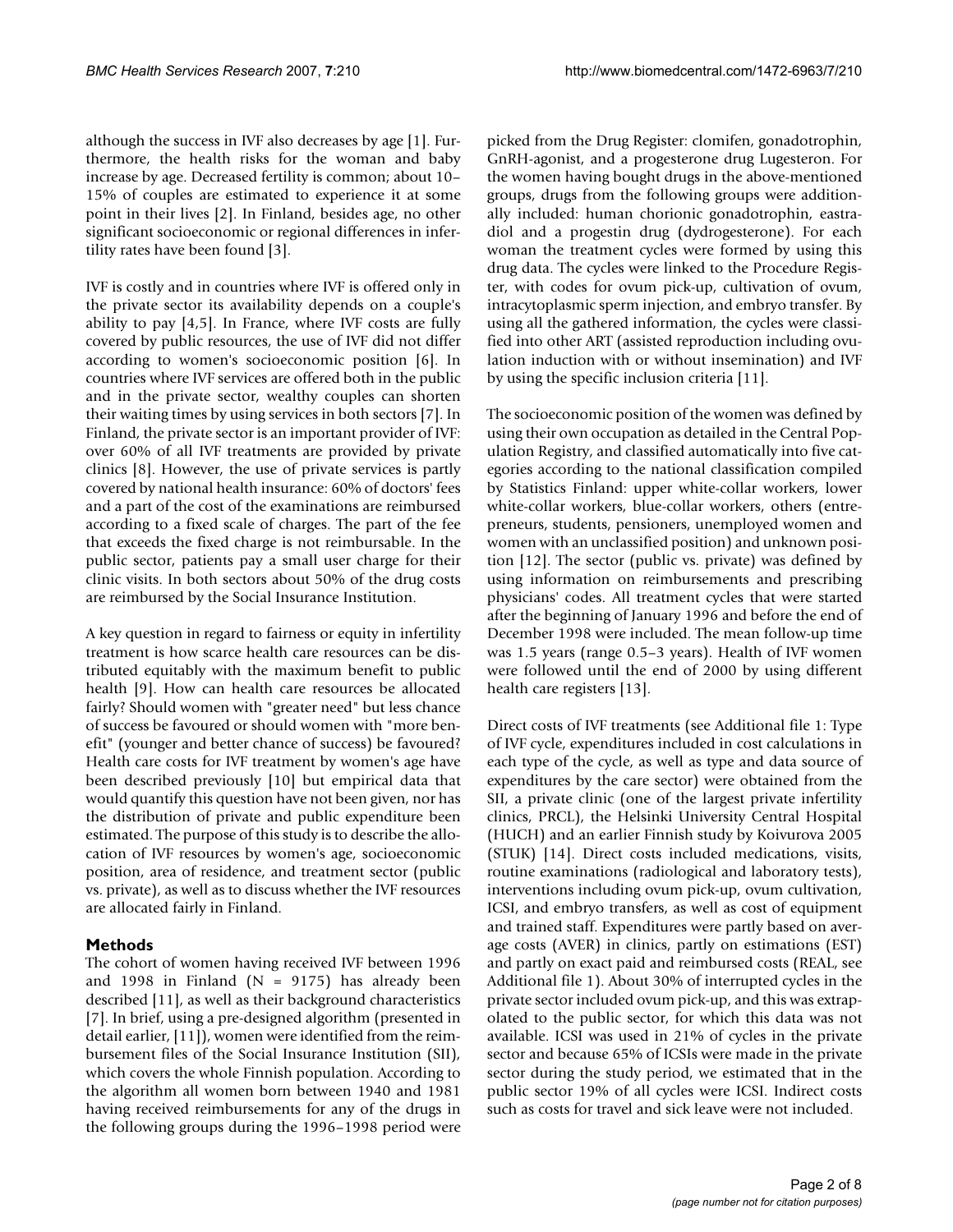Private expenditures include costs paid by the woman (excluding reimbursements from the SII). Public expenditures include costs paid by the health care system (excluding user charges). All costs and reimbursements have been inflated to correspond to 2005 prices (in euros) using a consumer price index compiled by Statistics Finland.

Data on women were linked to the Finnish Medical Birth Register to identify live births resulting from IVF. Data on identified children were linked to other health care registers until the end of 2004 to follow-up the health of IVF children [15]. To measure treatment success, live births per initiated cycle (all live births per all cycles) and per treated woman (only one live birth per woman) were calculated. Multiple pregnancies with two or more live infants were calculated as one. The mean price of different types of IVF cycles by care sector were calculated as well as private, public, and total expenditures by women's background characteristics and by live births. To count expenditure by population groups to show distribution of IVF expenditures across all women in the total population, we used the mean population of females aged 20–49 in Finland by socioeconomic position and area of residence according to census information for 1995 and 2000 available from Statistics Finland. Men were not included, because regardless of male or female factor infertility, in most cases the women are treated (drugs, ovum pick-ups, and embryo transfers) and expenditures of treatments (also ICSI) are billed from and reimbursed to the women. The actual distribution of costs within the family was not available.

The study plan was approved by the STAKES research ethics committee (18th September 1998). For register linkages, the National Data Protection Authority was consulted and permissions from the registry keepers obtained.

# **Results**

During the mean 1.5 year study period, IVF women received on average 2.7 cycles (Table 1) resulting in at least one live birth for 40% of women (Table 2). The success rate per cycle was on average 15%.

The costs of different types of IVF cycles are given in Table 3. Of the total IVF costs, 36% came from drugs, 21% from interventions, and 42% from other direct costs (data not shown). During the mean 1.5 year follow-up, total costs per treated woman were EUR 6500, of which 40% were paid by women themselves (from private sources) and 60% from public sources (data not shown). In the private sector, the out-of-pocket payment was 50% and in the public sector 24% of total expenditures. The cost of a live birth was on average EUR 16 000 (Table 4). In the population-based calculation showing the distribution of IVF expenditures across the whole population of fertile-age women(aged 20–49), the expenditures during the study period of 1996 to 1998 were EUR 60 per woman (Table 5), of which EUR 24 were paid by women themselves and EUR 36 from public sources.

The use, success and expenditures of IVF were age-dependant. Numbers and rates of women having received IVF

| <b>Number</b>                 |           |           |           |       |       |                |           | <b>Population rate</b> |                |              | Number of cycles per treated women |           |           |       |       |
|-------------------------------|-----------|-----------|-----------|-------|-------|----------------|-----------|------------------------|----------------|--------------|------------------------------------|-----------|-----------|-------|-------|
| Age                           | $20 - 29$ | $30 - 34$ | $35 - 39$ | $40+$ | Total | $20 - 29$      | $30 - 34$ | $35 - 39$              | $40+$          | Total        | $20 - 29$                          | $30 - 34$ | $35 - 39$ | $40+$ | Total |
| <b>Socioeconomic position</b> |           |           |           |       |       |                |           |                        |                |              |                                    |           |           |       |       |
| Upper white-collar            | 367       | 856       | 727       | 368   | 2318  | 4              | 30        | 24                     | 4              | 13           | 2.3                                | 2.8       | 2.9       | 3.1   | 2.8   |
| Lower white-collar            | 1072      | 1613      | 1256      | 510   | 4451  | 13             | 25        | 17                     | $\overline{2}$ | 9            | 2.2                                | 2.7       | 2.8       | 3.0   | 2.6   |
| Blue-collar                   | 460       | 479       | 372       | 173   | 1484  | 8              | 16        | 12                     |                | 6            | 2.3                                | 2.6       | 2.7       | 3.0   | 2.6   |
| Others $*$                    | 330       | 284       | 182       | 126   | 922   | $\overline{2}$ | 5         | 3                      |                | $\mathbf{2}$ | 2.2                                | 2.7       | 2.6       | 2.8   | 2.5   |
| Area of residence †           |           |           |           |       |       |                |           |                        |                |              |                                    |           |           |       |       |
| Urban                         | 1439      | 2185      | 1780      | 800   | 6204  | 6              | 18        | 15                     | 2              |              | $2.2\phantom{0}$                   | 2.7       | 2.8       | 3.1   | 2.7   |
| Semi-Urban                    | 331       | 476       | 337       | 154   | 1298  | 8              | 17        | $\mathbf{H}$           |                | 6            | 2.1                                | 2.8       | 2.8       | 3.0   | 2.6   |
| Rural                         | 454       | 566       | 415       | 215   | 1650  | 10             | 18        | $\mathsf{L}$           |                | 6            | 2.3                                | 2.7       | 2.8       | 2.7   | 2.6   |
| <b>Sector</b>                 |           |           |           |       |       |                |           |                        |                |              |                                    |           |           |       |       |
| Public                        | 938       | 1242      | 873       | 175   | 3228  | NA             | <b>NA</b> | <b>NA</b>              | <b>NA</b>      | <b>NA</b>    | 1.9                                | 2.2       | 2.4       | 2.2   | 2.2   |
| Private                       | 987       | 1585      | 1354      | 902   | 4828  | <b>NA</b>      | <b>NA</b> | NA.                    | <b>NA</b>      | <b>NA</b>    | $2.2\phantom{0}$                   | 2.7       | 2.7       | 2.9   | 2.6   |
| <b>Both</b>                   | 304       | 405       | 310       | 100   | 1119  | NA             | <b>NA</b> | NA.                    | <b>NA</b>      | NA           | 3.1                                | 4.4       | 4.6       | 5.3   | 4.2   |
| Total                         | 2229      | 3232      | 2537      | 1177  | 9175  | 7              | 18        | $\overline{14}$        | 2              |              | $2.2\phantom{0}$                   | 2.7       | 2.8       | 3.0   | 2.7   |

**Table 1: Numbers and rates (per 1000 female population) of women having received IVF and number of treatment cycles per treated women by women's background characteristics and treatment sector in the study period (mean 1.5 years).**

\* Entrepreneurs, students, pensioners, unemployed, and women with an unclassified or unknown position. † Excluding women with unknown area of residence ( $n = 23$ ). NA = Not available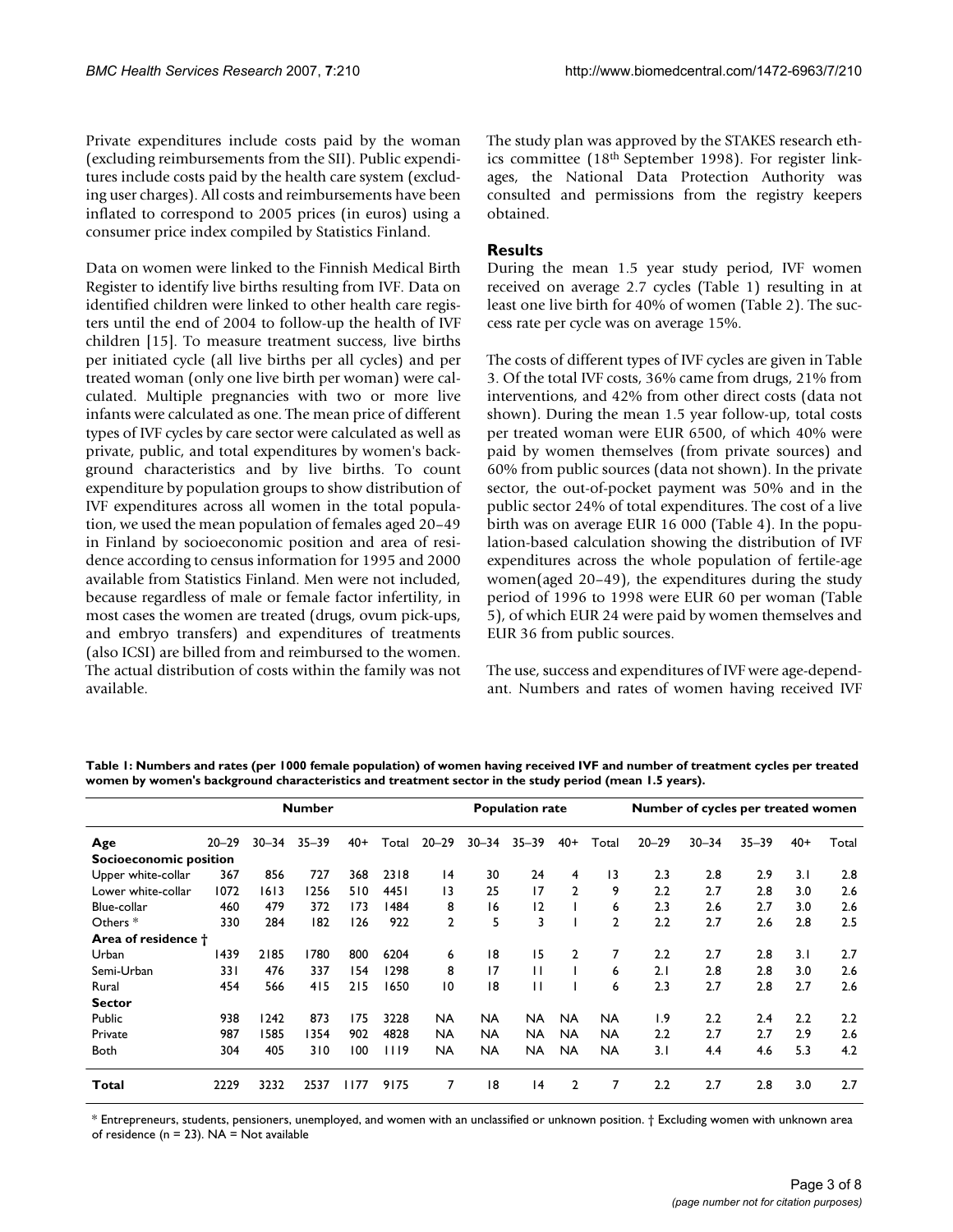|                        |           |           | Live births/cycle * |       |       | Live births/treated women t |           |           |       |       |  |
|------------------------|-----------|-----------|---------------------|-------|-------|-----------------------------|-----------|-----------|-------|-------|--|
| Age                    | $20 - 29$ | $30 - 34$ | $35 - 39$           | $40+$ | Total | $20 - 29$                   | $30 - 34$ | $35 - 39$ | $40+$ | Total |  |
| Socioeconomic position |           |           |                     |       |       |                             |           |           |       |       |  |
| Upper white-collar     | 0.25      | 0.18      | 0.13                | 0.06  | 0.15  | 0.55                        | 0.49      | 0.38      | 0.20  | 0.42  |  |
| Lower white-collar     | 0.23      | 0.17      | 0.14                | 0.05  | 0.16  | 0.49                        | 0.46      | 0.37      | 0.15  | 0.40  |  |
| Blue-collar            | 0.19      | 0.16      | 0.11                | 0.07  | 0.14  | 0.42                        | 0.40      | 0.30      | 0.21  | 0.36  |  |
| Others ‡               | 0.19      | 0.16      | 0.11                | 0.04  | 0.14  | 0.42                        | 0.41      | 0.29      | 0.12  | 0.35  |  |
| Area of residence §    |           |           |                     |       |       |                             |           |           |       |       |  |
| Urban                  | 0.22      | 0.17      | 0.13                | 0.06  | 0.15  | 0.49                        | 0.48      | 0.36      | 0.18  | 0.41  |  |
| Semi-Urban             | 0.20      | 0.16      | 0.14                | 0.05  | 0.15  | 0.44                        | 0.45      | 0.40      | 0.14  | 0.40  |  |
| Rural                  | 0.20      | 0.15      | 0.12                | 0.06  | 0.15  | 0.49                        | 0.43      | 0.36      | 0.17  | 0.40  |  |
| <b>Sector</b>          |           |           |                     |       |       |                             |           |           |       |       |  |
| Public                 | 0.20      | 0.18      | 0.13                | 0.04  | 0.16  | 0.39                        | 0.40      | 0.31      | 0.08  | 0.35  |  |
| Private                | 0.26      | 0.20      | 0.15                | 0.06  | 0.17  | 0.56                        | 0.50      | 0.39      | 0.19  | 0.42  |  |
| <b>Both</b>            | 0.15      | 0.10      | 0.08                | 0.04  | 0.10  | 0.44                        | 0.44      | 0.36      | 0.23  | 0.40  |  |
| Total                  | 0.22      | 0.17      | 0.13                | 0.06  | 0.15  | 0.47                        | 0.45      | 0.36      | 0.17  | 0.40  |  |

**Table 2: Success of IVF treatment by women's background characteristics and treatment sector.**

\* All live births and all cycles during the mean 1.5 years treatment period. † One live birth per woman during the mean 1.5 years treatment period. ‡ Entrepreneurs, students, pensioners, unemployed, and women with an unclassified or unknown position. § Excluding women with unknown area of recidence ( $n = 23$ ).

were highest among women aged 30–34 (Table 1), but the treatment was more intense for older women (number of cycles per woman) (Table 1). The success rate per cycle and per woman decreased by age (Table 2); the number of needed cycles for live birth increased by age (Table 4). The higher treatment intensity among older women did not compensate for the lowered success rate, and about 47% of women aged under 30 and only 17% of women aged 40 or older succeeded in achieving a live birth after the treatment period (mean 1.5 years) (Table 2).

The unit expenditure of IVF did not vary much between age-groups, but older women were paid more of the total expenditures from their own pockets; 37% among women under 30 years, 38% among women aged 30–34 years, 40% among women aged 35–39 years, and 48% among women aged 40–49 years. Total expenditures per live birth increased by age, being 3.6 times higher among older women compared to the younger women (Table 4). Expenditures per population were highest among women aged 30–34 and then decreased (Table 5), due to the lesser use of IVF among older women (Table 1).

The use, success and expenditures of IVF also varied somewhat by socioeconomic position. Women from the highest socioeconomic position received more cycles and on a population-based examination used IVF twice as much as the blue-collar women in every age-group (Table 1) as well as spent more of their own money for IVF treatment compared to blue-collar women regardless the age of the women (data not shown). About 25% of white-collar women aged under 30 succeeded in achieving a live-birth,

| Table 3: Women's own and society costs of one IVF cycle by the type of treatment and by the treatment sector (euros). |  |  |
|-----------------------------------------------------------------------------------------------------------------------|--|--|
|                                                                                                                       |  |  |

|                                    |        | <b>Public sector</b> |                  | <b>Private sector</b> |        |                  | All cycles |      |                  |
|------------------------------------|--------|----------------------|------------------|-----------------------|--------|------------------|------------|------|------------------|
| <b>IVF</b> without embryo transfer | Median | Mean                 | (Range)          | Median                | Mean   | (Range)          | Median     | Mean | (Range)          |
| Own                                | 450    | 570                  | $(130 - 5870)$   | 1130                  | 1350   | $(690 - 6170)$   | 810        | 940  | $(130 - 6170)$   |
| Society                            | 1290   | 1410                 | $(980 - 6710)$   | 920                   | 1060   | $(380 - 5890)$   | 1160       | 1250 | $(380 - 6710)$   |
| Total                              | 1740   | 1980                 | $(1110 - 12570)$ | 2030                  | 2410   | $(1070 - 11990)$ | 1900       | 2180 | $(1070 - 12570)$ |
| <b>IVF</b> with embryo transfer    |        |                      |                  |                       |        |                  |            |      |                  |
| Own                                | 850    | 940                  | $(170 - 4240)$   | 1620                  | 1750   | $(540 - 8860)$   | 1340       | 1490 | $(170 - 8860)$   |
| Society                            | 2960   | 3050                 | $(2300 - 6330)$  | 1790                  | 1880   | $(520 - 7840)$   | 2160       | 2260 | $(520 - 7840)$   |
| Total                              | 3800   | 3990                 | $(2470 - 10570)$ | 3450                  | 3640   | $(1060 - 16700)$ | 3640       | 3750 | $(1060 - 16700)$ |
| Frozen embryo transfer             |        |                      |                  |                       |        |                  |            |      |                  |
| Own                                | 140    | 190                  | $(110 - 2200)$   | 380                   | 540    | $(210 - 7060)$   | 330        | 410  | $(110 - 7100)$   |
| Society                            | 810    | 860                  | $(800 - 2850)$   | 450                   | 580    | $(180 - 7310)$   | 660        | 680  | $(180 - 7310)$   |
| Total                              | 950    | 1050                 | $(910 - 5040)$   | 810                   | l I 30 | $(400 - 14370)$  | 930        | 100  | $(400 - 14370)$  |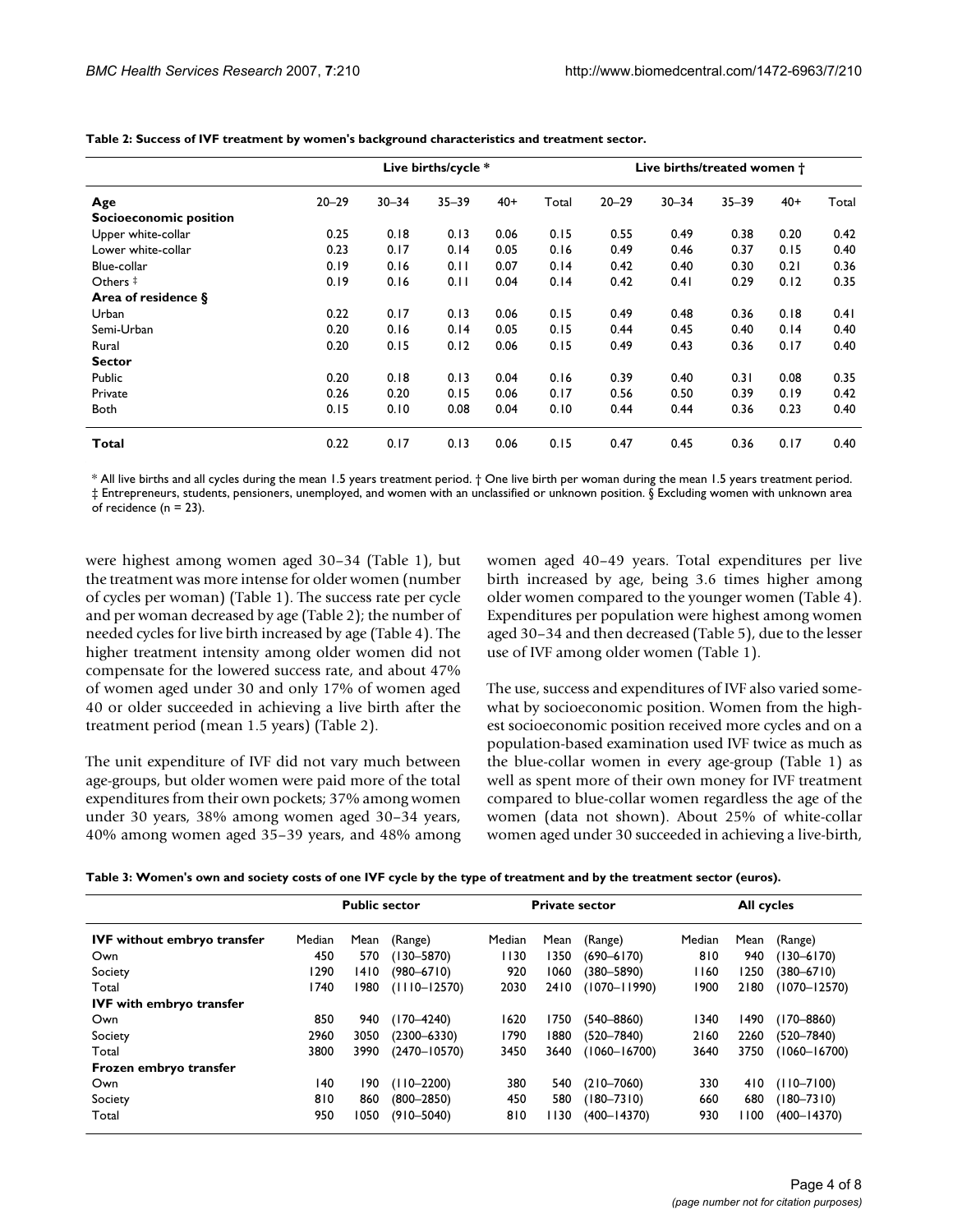| Number of cycles per live birth |           |           |           |       | <b>Public expenditure, %</b><br>Total expenditure, euros |           |           |           |       |       |           |           |           |       |       |
|---------------------------------|-----------|-----------|-----------|-------|----------------------------------------------------------|-----------|-----------|-----------|-------|-------|-----------|-----------|-----------|-------|-------|
| Age                             | $20 - 29$ | $30 - 34$ | $35 - 39$ | $40+$ | Total                                                    | $20 - 29$ | $30 - 34$ | $35 - 39$ | $40+$ | Total | $20 - 29$ | $30 - 34$ | $35 - 39$ | $40+$ | Total |
| Socioeconomic position          |           |           |           |       |                                                          |           |           |           |       |       |           |           |           |       |       |
| Upper white-collar              | 4.1       | 5.6       | 7.5       | 15.8  | 6.6                                                      | 12130     | 13200     | 17780     | 38440 | 16130 | 60        | 59        | 58        | 50    | 57    |
| Lower white-collar              | 4.3       | 5.8       | 7.3       | 19.3  | 6.3                                                      | 12260     | 13500     | 16930     | 43300 | 15300 | 63        | 62        | 61        | 52    | 61    |
| Blue-collar                     | 5.3       | 6.1       | 9.0       | 13.8  | 6.9                                                      | 14300     | 14690     | 20500     | 31840 | 16910 | 65        | 63        | 62        | 53    | 62    |
| Others <sup>*</sup>             | 5.2       | 6.3       | 8.9       | 23.8  | 7. I                                                     | 14080     | 14600     | 20390     | 59310 | 17340 | 63        | 63        | 59        | 52    | 60    |
| Area of residence †             |           |           |           |       |                                                          |           |           |           |       |       |           |           |           |       |       |
| Urban                           | 4.5       | 5.6       | 7.8       | 17.0  | 6.5                                                      | 12400     | 13280     | 18120     | 41100 | 15830 | 62        | 61        | 59        | 51    | 59    |
| Semi-Urban                      | 4.8       | 6.2       | 6.8       | 22.2  | 6.6                                                      | 14310     | 14310     | 16350     | 48700 | 16250 | 65        | 63        | 59        | 53    | 61    |
| Rural                           | 4.7       | 6.4       | 7.8       | 15.6  | 6.7                                                      | 13400     | 14800     | 18030     | 33200 | 16100 | 64        | 64        | 62        | 53    | 62    |
| <b>Sector</b>                   |           |           |           |       |                                                          |           |           |           |       |       |           |           |           |       |       |
| Public                          | 5.0       | 5.6       | 7.6       | 27.3  | 6.1                                                      | 13600     | 13370     | 17300     | 38770 | 14710 | 76        | 76        | 76        | 78    | 76    |
| Private                         | 3.9       | 5.3       | 6.9       | 15.8  | 6.2                                                      | 10590     | 11840     | 16170     | 40520 | 14880 | 51        | 51        | 50        | 49    | 51    |
| <b>Both</b>                     | 6.9       | 10.1      | 12.8      | 23.0  | 10.5                                                     | 20190     | 22580     | 26640     | 42830 | 23870 | 63        | 63        | 62        | 58    | 62    |
| Total                           | 4.7       | 6.0       | 7.8       | 17.4  | 6.7                                                      | 12850     | 13660     | 17830     | 40660 | 15940 | 63        | 62        | 60        | 52    | 60    |

**Table 4: Number of cycles needed to live birth, total expenditure and the proportion of public expenditure (%) per live birth by women's background characteristics**

\* Entrepreneurs, students, pensioners, unemployed, and women with an unclassified or unknown position. † Excluding women with unknown area of residence ( $n = 23$ ).

but only 19% of blue-collar women after the mean 1.5 year treatment period succeeded (Table 2), while the number of needed cycles per live birth among blue-collar women was higher. Except for the oldest women, the total expenditure and the proportion of public expenditure were higher among blue-collar women than among upper-white collar women (Table 4). Due to the higher use of IVF, in every age group, the public expenditure was about two-fold for upper white-collar women compared to blue-collar women (Table 5).

Women treated in the private sector received more cycles than women in the public sector, and the women treated

**Table 5: Total expenditure on IVF treatment \* per female population by women's background characteristics (in euros).**

|                               | Total expenditure, euros |           |           |           |       |  |  |  |  |
|-------------------------------|--------------------------|-----------|-----------|-----------|-------|--|--|--|--|
| Age                           | $20 - 29$                | $30 - 34$ | $35 - 39$ | $40 - 49$ | Total |  |  |  |  |
| <b>Socioeconomic position</b> |                          |           |           |           |       |  |  |  |  |
| Upper white-collar            | 100                      | 200       | 170       | 50        | l 10  |  |  |  |  |
| Lower white-collar            | 80                       | 160       | 110       | 20        | 80    |  |  |  |  |
| Blue-collar                   | 50                       | 100       | 70        | 20        | 50    |  |  |  |  |
| Others +                      | 10                       | 30        | 20        | 8         | 20    |  |  |  |  |
| Area of residence ±           |                          |           |           |           |       |  |  |  |  |
| Urban                         | 40                       | 120       | 100       | 20        | 60    |  |  |  |  |
| Semi-Urban                    | 50                       | 110       | 70        | 20        | 50    |  |  |  |  |
| Rural                         | 60                       | 110       | 70        | 20        | 50    |  |  |  |  |
| Total                         | 40                       | 120       | 90        | 20        | 60    |  |  |  |  |

\* Excluding IVF women aged 50 years or more (n = 16).  $\dagger$ Entrepreneurs, students, pensioners, unemployed, and women with an unclassified or unknown position. ‡ Excluding women with unknown area of residence  $(n = 23)$ .

both in the public and in the private sector ('both sector users') received the most cycles (Table 1). Success was poorest among both sector users (Table 2) and their live births were the most costly (Table 4).

No remarkable regional differences were found according to the urbanity of the living area (Table 1, 2 and 4).

#### **Discussion**

Among infertile women in the care system, older women with poorer success rates (i.e. increased need) received more treatments, and expenditures per live birth were much higher among them than among younger women. The expenditures per population were lower among older women, since fewer older women were treated. Because no data relating to the desire for a child by age were available, it is not certain whether all younger and older women wishing to have a baby were in the IVF care system. Women from a higher socioeconomic position had more often used IVF care, and total and societal costs per population were higher than among women from the lower socioeconomic position. Regional differences were not remarkable.

Are these results reliable? Our data was based on administrative registers, and we think that the results on treatment and success rates by socioeconomic characteristics are reliable. The group 'other' is a heterogeneous group that also includes entrepreneurs. Since we did not have any information on the size of their enterprise, we could not define a socioeconomic position for them. Due to the small proportion (2%), it is unlikely to bias our results based on socioeconomic position. However, grouping into private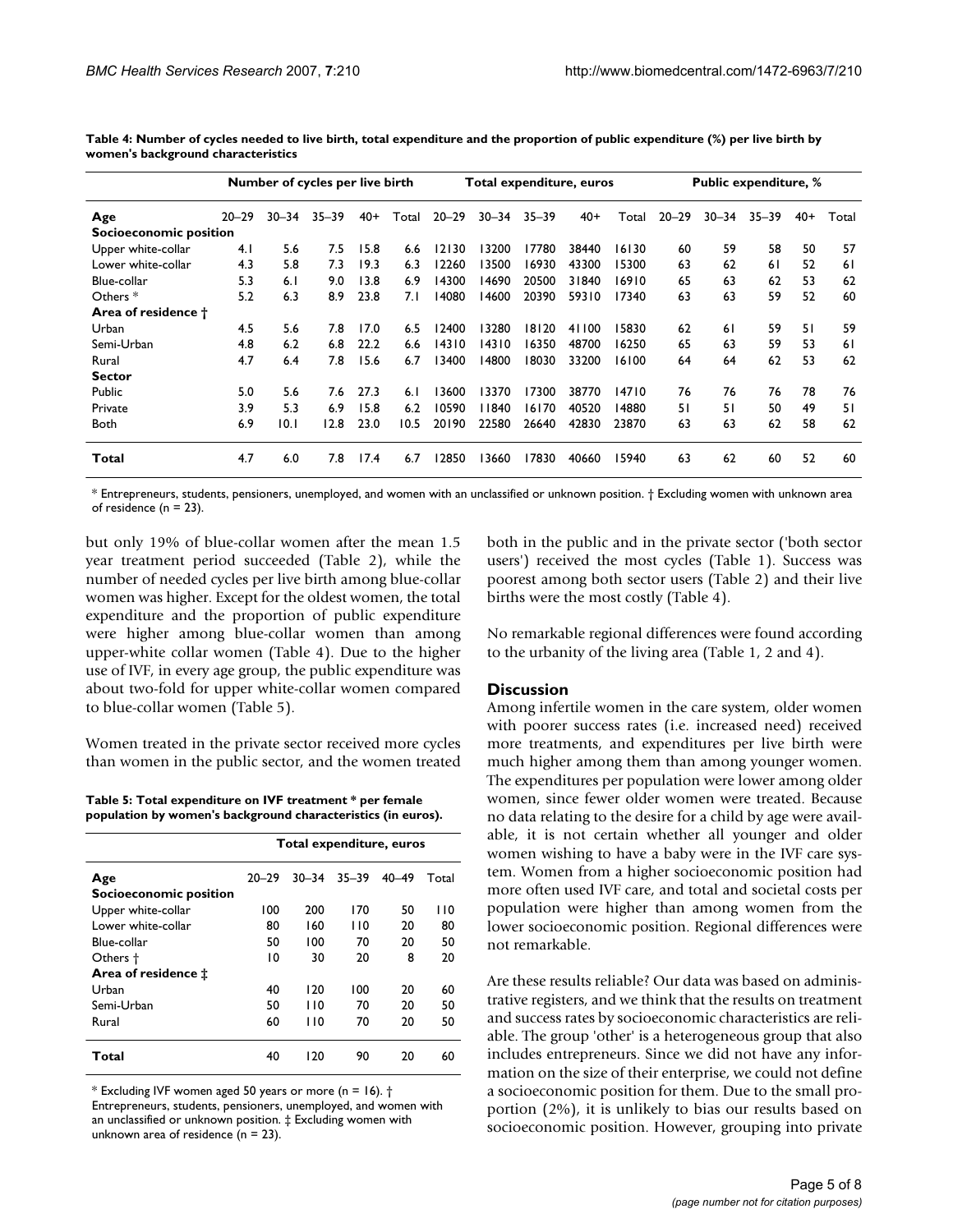and public sectors and expenditures have to be interpreted with reservations due to the various estimations made. The cost estimates of interventions and examinations in private clinics were based on the prices in one clinic. But that clinic was one of the biggest and when we asked prices from several clinics, they recommended obtaining data from this clinic and to use it as the reference. Our basic data on expenditures of treatments and drugs were based on the situation in the late 1990s. We do not, however, consider this a drawback because all expenditures were inflated to correspond to 2005 prices, and we focused primarily on describing the differences in expenditures by women's age and socioeconomic position rather than the exact amount of euros. Furthermore, our cost estimation of a successful IVF cycle is in accordance with an earlier Finnish study [14] as well as earlier cost calculations by age that have included the same components as used in our study [10]. However, only some of the actual costs were taken into account, the costs excluded being non-routine radiological and laboratory tests and all indirect costs such as travel costs and sick leaves. Furthermore, the costs of complications as well as pregnancy and birth costs that are known to be higher among older women were not included. Had all costs been included, the total expenditures may have been higher for the older women and possibly also for rural women due to the longer distances travelling to care facilities. The impact on socioeconomic differences remains unclear.

Traditionally the discussion on unfairness in health care has focussed on socioeconomic position and gender and less on age. As expected, there were fewer older than younger women in the care system, because childbearing is usually started earlier than 35 years. The mean age of maternity is 30 years in Finland [16]. However, if older women sought IVF treatment, they received more cycles because of lower success, and the expenditure of a livebirth increased according to age due to the increased number of cycles and amount of expensive drugs in the cycles. Pregnancy and birth complications and poor foetal outcomes in general increase by age [17,18] suggesting that expenditures of pregnancy and child birth of older women would also increase by age. Thus, if IVF resources are scarce, it would be wise to concentrate on treating younger women. On the other hand, it can be argued that age should not be a reason to turn women away from IVF, because for older women, IVF may offer the last chance to become pregnant and have a child [19]. Should older women with greater need receive more resources than younger women? From a public health perspective treating older women with increasing costs and risks and decreasing success of IVF is not wise. Furthermore, if the older women's desire for children increases i.e. care seeking increases, which has already been reported in the United Kingdom [20], the problem of resource allocation

will grow in the future. Both the scarce health care resources and the increasing need for prioritisation speak for focusing treatments on women in their normal childbearing age.

Live births were most costly among 'both sector users' in our study. Their success per cycle was the poorest, but due to many attempts they succeeded as well on average as all women taken in total in this study; 40% of them received a child. Some of them may have been women who went to a private clinic while being on the waiting list (i.e. waiting for access to care) for the public sector [21]. Some may have been women who had poor prognosis and after unsuccessful treatments in one clinic sought treatments in other clinics. From 1996 to 1998 in Finland no waiting lists existed in the private sector but in the public sector couples had to wait between one and two years. In 2005 the situation had changed due to the new time-frames for receiving care stipulated by the Ministry of Social Affairs and Health [22]. The longest waiting period is stipulated to be 6 months in the public sector. However, an age-limit of 40 years is still in force in the public sector.

In Finland, over 60% of IVF treatments are provided in the private sector and women from the highest socioeconomic position are overrepresented in the private sector [7]. In spite of the reimbursement of private services, the private expenditure remains higher i.e. more of women's own financial resources are needed for treatments in the private sector compared to the public sector. The use of private services is likely to create unfairness also in Finland. However, the unfairness is smaller than in countries where IVF is not covered by health insurance [23,24]. In the United Kingdom where 80% of IVF is given in the private sector, authorities have warned that IVF is becoming more commercial and people with insufficient income are in danger of remaining without treatments [25]. According to the review by Dawson *et al.*[26], the most common reasons for inability to obtain IVF treatment have been financial.

It can be asked what priority should be given to infertility treatments compared to other treatments in health care. As in other countries [4,27,28], prioritizing has been indirectly discussed in Finland: Should infertility be considered a disease or not, should treatments be given only for medical reasons (diagnosed infertility) or also for social reasons, and who should have the right to treatments or eligibility? Prioritization has not, however, been discussed explicitly, even though IVF is clearly prioritized by women's age.

For some infertile couples the adoption of a child is an alternative to infertility treatment. However, adoption is costly for couples, too. In Finland, only foreign adoptions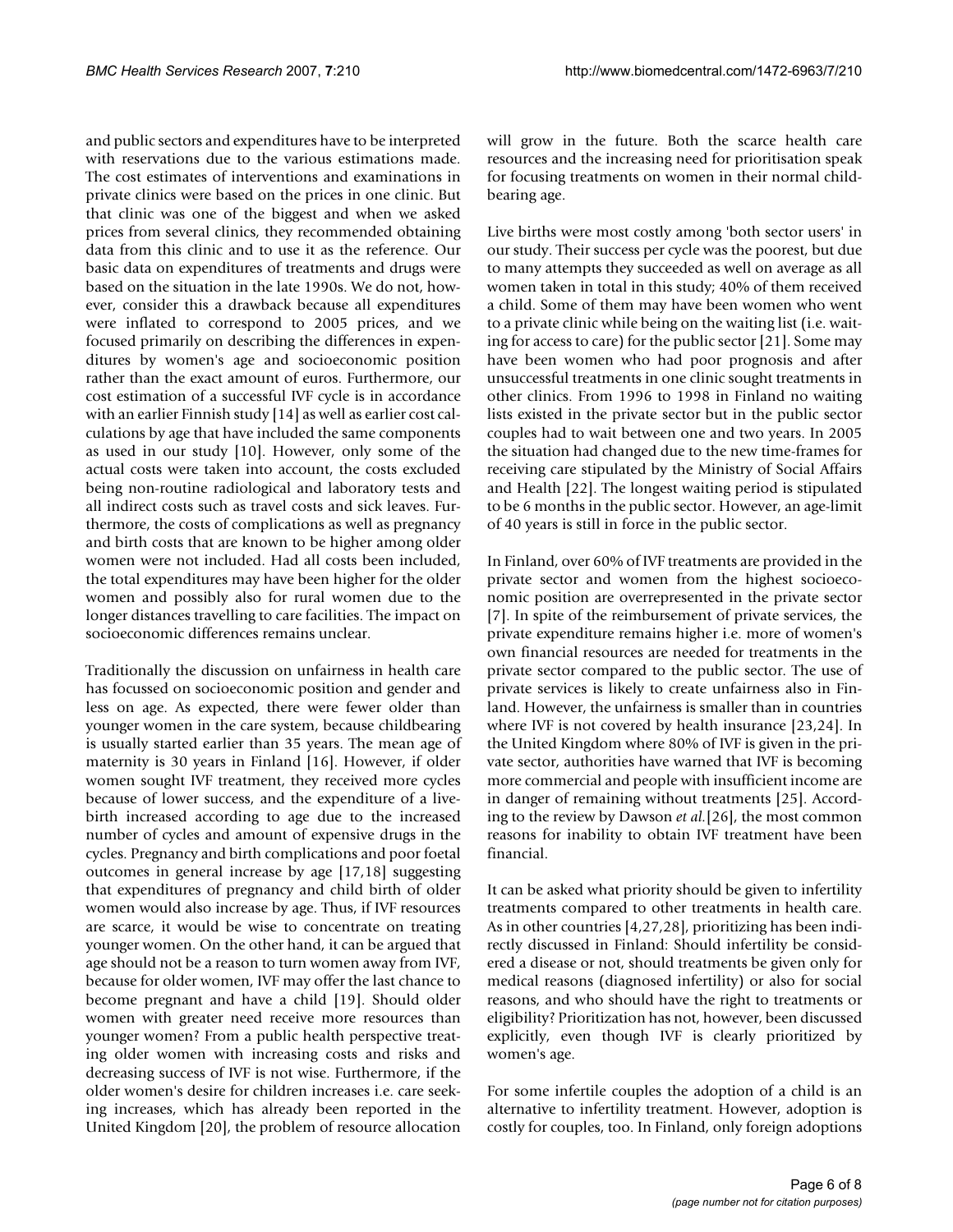are available. It can be argued that, if a part of the costs of infertility treatments are covered from public funds, the adoption costs should be covered, too. In the late 1990s Finnish couples had to pay all the expenditures of adoption themselves, but since 2003 parents adopting a child from abroad can claim an adoption grant from the Social Insurance Institution to offset some of the adoption cost. The adoption grant is a tax-free, one-time payment. Its amount depends on the child's country and varies between EUR 1900 to EUR 4500. According to present study, the society covers about 60% of IVF expenditures i.e. EUR 9600 per IVF live birth, which is about 2- to 5 fold compared to the coverage of adoption.

Besides financial factors other factors also related to socioeconomic position may be important in seeking or using infertility treatments. They include recognition of fertility problems, attitudes towards health and medical treatment, social support, health status, and prior contacts and experiences with health care [6,29].

In our study expenditures per live birth were somewhat higher among women from the lower socioeconomic position, but due to far more frequent use of IVF services, the expenditures per population were greater among women from higher socioeconomic position. Does this indicate unfairness in the care provision? If fewer bluecollar women were not as willing to use or did not need IVF services as much as white-collar women, this differentiated allocation cannot be considered as inequality. But if services are organized such that women do not have the same possibility to use them, it is unfair [30]. In this study it was not possible to examine the reasons for the use or non-use of IVF. Neither was it possible to study whether the treatments or the quality of care varied by different socioeconomic positions. In France, despite equal use of IVF, a deeper analysis showed that women from lower positions faced greater risks and lower benefits [6]. However, based on the fact that the most of IVF is given in the private sector and that highly educated people are used to going to the private sector compared to people with lower education we think that the latter is more likely in Finland. Poorer success (live-births per treated woman and higher number of cycles per live birth) among blue-collar women in our study may be related to more serious infertility; infertility-related risk factors like smoking and obesity are more common among blue collar women [31].

Access to IVF services can vary between geographical areas even in countries where IVF is publicly funded [32]. In Finland we did not find remarkable regional differences in the use of IVF [7] and likewise in the current study, there were no differences found in the resource allocation. It is difficult to determine an optimal and equal age to stop the resource allocation for IVF. Treatment of selected women aged 40–43 has been found to be quite successful [10,19] and natural pregnancies also occur for women in their forties. However, a given age-limit could be a signal that encourages women to attempt to give birth during the normal fertile age. Social and family policy should promote circumstances that are suitable for childbearing at a young age. As Chavkin [33] and Stillman [34] have pointed out that this is a big challenge especially for countries that lack policies supporting parents who both work.

# **Conclusion**

This study shows that the resources used for IVF varied by women's age and socioeconomic position. IVF-children of older women involve more expense due to the lower success rates of IVF. Women from higher socioeconomic positions used more IVF resources than other women. Women and men need information on declining fertility by age as well as the complexity of IVF. Causes of unequal use of IVF services should be studied further, and resource allocation for high technology should be made transparent.

# **List of abbreviations**

ICSI = Intra cytoplasmic sperm injection

IVF = In vitro fertilization

### **Competing interests**

The authors declare that they have no competing interest regarding this nationwide register-based cohort study.

### **Authors' contributions**

RK collected and analysed the data and drafted the manuscript. MG contributed to conception and design of the study and interpretation of the data. TS participated in the design and analysis of the study. EH made substantial contributions to conception and design of the data as well as interpretation of the data and helped in drafting the manuscript through critical revision. All authors read and approved the final manuscript,

# **Additional material**

### **Additional file 1**

*Type of IVF cycle, expenditures included in cost calculations in each type of cycle, as well as type and data source of expenditures by care sector.* Click here for file [\[http://www.biomedcentral.com/content/supplementary/1472-](http://www.biomedcentral.com/content/supplementary/1472-6963-7-210-S1.xls) 6963-7-210-S1.xls]